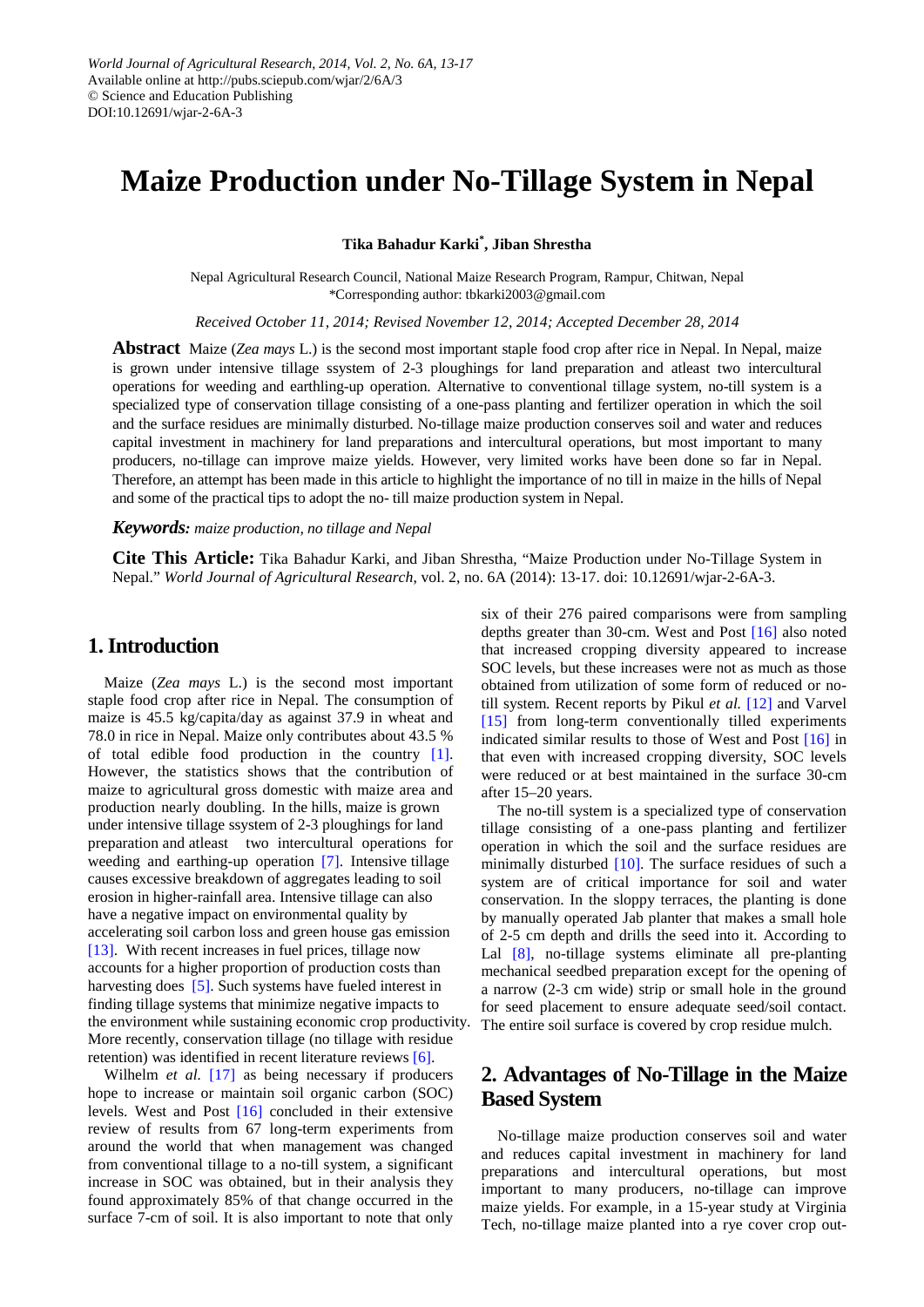yielded conventional tillage maize by 16 percent [\[9\].](#page-4-11) In a three-year University of Maryland study, no-tillage maize in a small-grain/double-crop soybean stubble out-yielded conventional tillage maize by 28 bushels per acre i.e. 1.75 Mg ha-1 . In a study carried out by Karki *et al.* [\[7\]](#page-4-1) in the western hills of Nepal, revealed that the grain yield of maize in its'  $4<sup>th</sup>$  year under maize-rapeseed system was significantly affected by tillage methods, where NT produced the grain yield of 5.212 as against CT with  $4.752$  Mg ha<sup>-1</sup>. In the same experiment, the test weight (1000 grain weight) of maize was also recorded the higher in NT with 263.9g as compared to 262.5g in CT. Moreover, the result obtained in the first season experiment of tillage and weed management methods on spring maize at Rampur, Chitwan by Shrivastav *et al*. [\[14\]](#page-4-12) revealed that the grain yield and crop phonological duration did not vary due to tillage methods.

No-till leaves the soil undisturbed from harvest to planting. This practice also leaves crop residues on the surface after planting, which promotes infiltration of rain falling months [\[2\].](#page-4-13) Rust and Williams in a Technical Note mentioned that residue also prevents runoff and erosion through retention of water (acting like a sponge, keeping water within the soil and not flowing across the surface) and detention of water (like a dam, holding water back from creating more runoff).

Adding organic matter through residue can improve soil structure and fertility. The residue cover also provides for better flotation of equipment over the field surface, allowing planting and harvesting to occur under wetter soil conditions. Crop residues on the surface of no-till soils may act as an insulator, further decreasing soil temperature and reducing evaporation from the soil surface [\[3\].](#page-4-14)

However, it must be noted that planting or harvesting when the soil is too wet may contribute to soil compaction. In our context very few no–till based studies on maize have been done so far to date. However, based on the review of the works done across the globe, some of the pertinent issues are there on NT maize in Nepal. Obtaining significant yield increases from no-tillage requires sound management decisions and attention to some unique problems; therefore an attempt has been made in this article to highlight the issues and their practical solutions.

#### **3. Management Decision of No-Tillage**

#### **3.1. Preparedness of the Farmer**

Farmers should be mentally prepared with adequate knowledge to abort the risks of shifting to NT from CT. Use of high yielding genotypes of maize preferably hybrids along with higher level of nutrients and weed management through herbicides are the new interventions to be made in order to have the good harvest under NT. Use a piece of land (10%) for the first time in practicing the CT.

### **3.2. Liming for Acidic Soils**

A soil pH of 6.0 to 6.5 is needed for best results from no-tillage, because besides the multi-advantage of neutral pH, triazine herbicides like atrazine as pre-emergence herbicide used in maize also require a pH in this range for best performance. This pH range is also recommended for maximizing nutrient availability to the maize crop. If continuous no-tillage is to be practiced for several years, soil samples should be collected annually from the top 15 cm of soil.

#### **3.3. Fertilizer Management**

Of the three major nutrients, phosphorus and potash should be applied as per the annual soil test results. Interestingly, surface application of phosphate and potash in no-till has proved to be an effective application method. In no-till, phosphate and potash will move downward in the soil very gradually. This movement begins only after the surface inch or two of soil becomes high in these nutrients. However, crops will not suffer any deficiency provided a good soil testing program is followed and the nutrients are applied as recommended for broadcast application. Evidence of this comes from a long-term tillage study conducted at MU's Greenley Center in northeast Missouri [\(Table 1\)](#page-1-0). The heavy crop residues from a no-till system create an excellent crop rooting environment in the soil surface. Thus, the crop is able to take up sufficient nutrients from the surface soil.

<span id="page-1-0"></span>

|                          | P soil test (P per acre) |               |               | Maize yield <sup>1</sup> |  |
|--------------------------|--------------------------|---------------|---------------|--------------------------|--|
| Tillage system           | Soil depth               |               |               |                          |  |
|                          | 0 to 1 inches            | 1 to 3 inches | 3 to 6 inches |                          |  |
| $Plow + 2$ diskings      | 49 pounds                | 45 pounds     | 49 pounds     | 93 bushels per acre      |  |
| $Chisel + 2 \, diskings$ | 121 pounds s             | 113 pounds    | 65 pounds     | 90 bushels per acre      |  |
| 2 diskings               | 157 pounds               | 123 pounds    | 34 pounds     | 92 bushels per acre      |  |
| No-till                  | 168 pounds               | 69 pounds     | 19 pounds     | 100 bushels per acre     |  |

**Table 1. Phosphorus stratification occurs as tillage practices are decreased, yet does not appear to cause yield reduction**

<sup>1</sup>12-year average maize yields

Note: 1 pound=  $0.454$  kg, 1bushels/acre = 1x0.6277 quintals/ha.

Since soils warm more slowly under crop residue, it is recommended that a starter fertilizer application of nitrogen and phosphorus through the planter be used to get maize off to a more rapid start.

Apply nitrogen based on the yield potential of the soil, using a rate of 1.0 pound  $(0.454g)$  to 1.15 pound  $(520g)$  of nitrogen per acre (0.404 ha), per bushel (15.42 kg) of expected maize yield. On loamy sands, sandy loam soils,

or soils with poor drainage, it is desirable to split the nitrogen with one-third of the nitrogen applied at planting and two-thirds of the nitrogen applied when maize is 6 inches to 18 inches tall. Significant quantities of urea nitrogen can be lost through volatilization when applied on crop residue. The efficiency of liquid nitrogen can be improved by dribbling side dress nitrogen between the rows when maize is 6 inches to 18 inches tall. Do not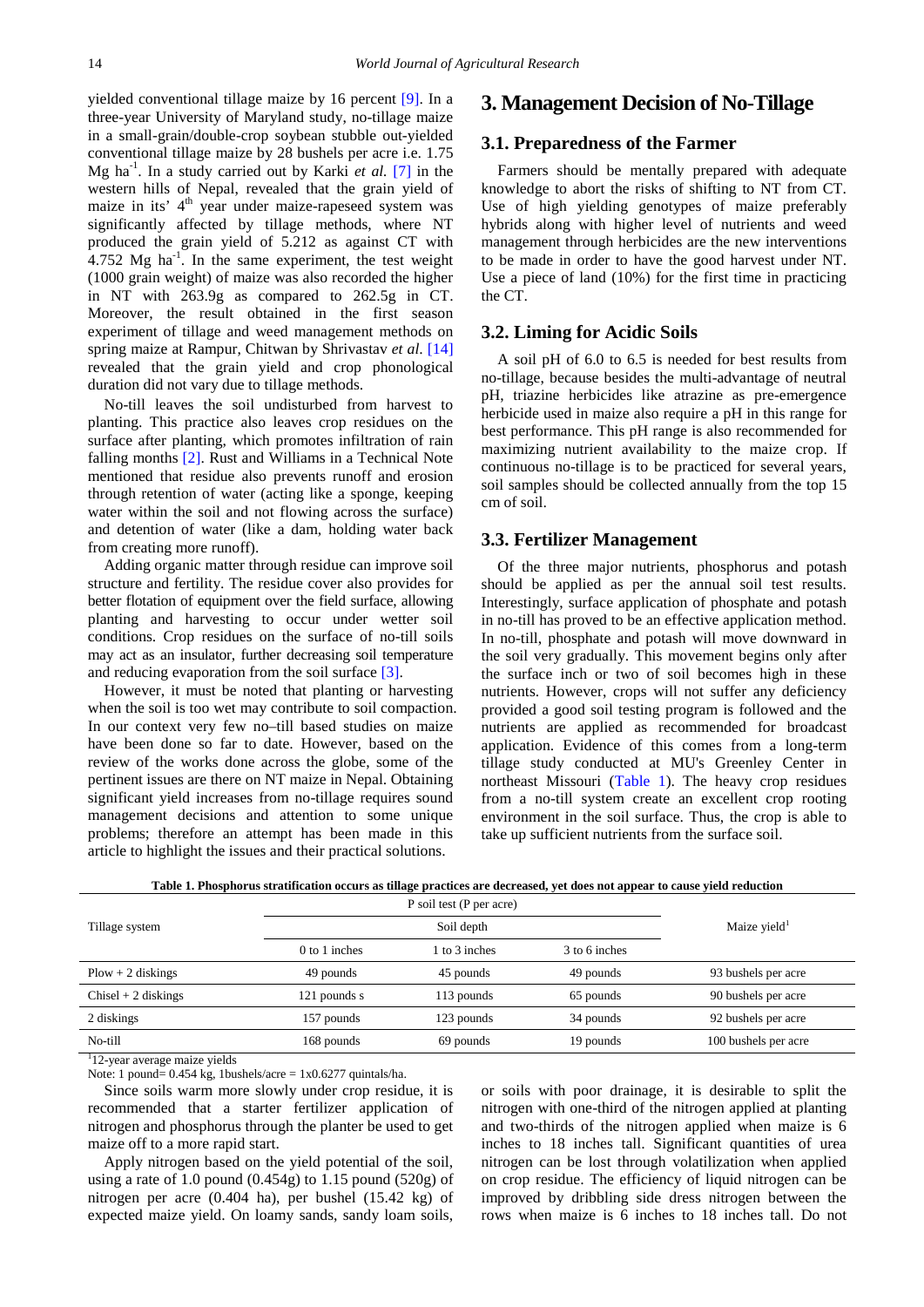broadcast liquid nitrogen over maize after it is 2 inches tall, due to risk of severe foliar burn. Ammonium nitrate or urea can be broadcast over maize that is 6 inches to 18 inches tall, but the maize foliage should be dry to reduce leaf injury. In a study carried–out by Dahal *et al*. [\[4\]](#page-4-15) in Rampur revealed that the yield advantage from recommended doses of fertilizer (180:115:160 kg NPK ha<sup>-1</sup>) was 132.60% more over farmers' practice of fertilizer management.

### **3.4. Date of Planting**

Soil temperatures at the 5-7 cm depth can be 2° centigrade cooler under no-tillage system than in conventional tillage. Optimum maize germination occurs when midmorning soil temperatures reach approximately 50°F (10°C) at the planting depth. It has been found that no-tillage maize can be planted about a week later than conventionally tilled maize.

#### **3.5. No-Tillage Planters**

The selection and adjustment of no-tillage planters depends on the amount and type of residue cover, the soil type, and soil moisture. Planters should cut through residue cover and provide uniform placement of the seed in the soil at the proper depth to achieve good seed contact with the soil. No-tillage planters must firm the soil around the seed to ensure good germination and quick seedling emergence. Planters equipped with double-disk seedfurrow openers are recommended for no-tillage planting. Narrow, single, or dual-press wheels may be used for firming the soil around the seed. The adjustment and operation of planters should be in accordance with the manufacturer's recommendations.

It is important to avoid excessive speeds while planting to ensure correct planter operation once it is adjusted for the field setting. If the planter cannot be set to obtain adequate soil-to-seed contact, one should assume a 10 percent to 15 percent stand loss when determining the seeding rate per acre (0.405 ha). For a final population of 22,000 plants, approximately 26,000 seeds per acre  $(0.405 \text{ ha})$  i.e.  $(54,320 \text{ ha}^{-1})$  are needed. More details on setting planters can be found in *Planter/Drill Considerations for Conservation Tillage Systems,* Virginia Cooperative Extension publication 442- 457 (*http://pubs.ext.vt.edu/442/442-457/442-457.html*). Under most conditions, seeds should be planted 3 cm to 6 7 cm deep. When soils are cold or wet, it is advisable to plant the maize only 3 cm deep, but always ensure complete coverage of the seed. In the Terai and inner Terai of Nepal, a hybrid of 150 days crop duration during winter having grain yield of  $8-10$  Mg ha<sup>-1</sup> can be planted at 66, 666 plants  $ha^{-1}$ .

#### **3.6. Weed Control**

Weed control in no-tillage maize is often more difficult than in conventionally tilled maize. As a general rule, herbicide effectiveness decreases with the amount of crop and weed debris on the soil surface. This debris ties up herbicides and also presents a physical barrier to the uniform distribution of the herbicide on the soil for residual activity. Consequently, selection of herbicide rates and application methods is critical. Read and follow instructions on the herbicide label. On the other hand, residue cover provides some suppression of many weed species. In addition, there is generally less incidence of large-seeded weeds in continuous no-tillage systems.

Moreover, the result obtained in the first season experiment of tillage and weed management methods on spring maize at Rampur, Chitwan by Shrivastav *et al*. [\[14\]](#page-4-12) revealed that the weed control efficiency and weed index vary due to weed management methods [\(Table 2\)](#page-2-0). In which, herbicides of atrazine @0.75kg a.i./ha + glyphosate @2.5 ml/litre of water as pre emergence spray with tank mixture was found to effective in terms of weed control efficiencies and weed index [\(Table 2\)](#page-2-0).

**Table 2. Weed control efficiency (WCE) % and weed index (WI) % as influenced by tillage and weed management methods in spring maize at NMRP, Rampur, Chitwan, Nepal, 2013**

<span id="page-2-0"></span>

| Treatments              | Weed control efficiency(WCE) % |                      |                    | Weed Index         |                    |
|-------------------------|--------------------------------|----------------------|--------------------|--------------------|--------------------|
|                         | <b>30 DAS</b>                  | 60DAS                | <b>90 DAS</b>      | Harvest            | (WI %)             |
| Tillage methods         |                                |                      |                    |                    |                    |
| Zero                    | 42.56                          | 54.59 <sup>a</sup>   | $41.99^{\rm a}$    | $35.09^{a}$        | $11.38^{b}$        |
| Conventional            | 42.54                          | $45.18^{b}$          | 30.00 <sup>b</sup> | $30.30^{b}$        | $18.39^{a}$        |
| $CD(P=0.05)$            | <b>NS</b>                      | 6.68                 | 6.63               | 3.92               | 0.98               |
| $SEm+$                  | 1.50                           | 1.09                 | 1.09               | 0.64               | 0.16               |
| Weed management methods |                                |                      |                    |                    |                    |
| Weedy check             |                                | ۰.                   | ٠                  | ٠                  | 37.17 <sup>a</sup> |
| Weed free(hand weeding) | $83.38^{a}$                    | $93.83^a$            | $93.05^a$          | $91.92^{\text{a}}$ | 0.00 <sup>t</sup>  |
| Atrazine                | $30.28^{\circ}$                | $36.87$ <sup>d</sup> | $17.85^{\circ}$    | $11.36^{d}$        | $23.58^{b}$        |
| Atrazine+Glyphosate     | $53.73^{b}$                    | $70.25^{\rm b}$      | $42.67^b$          | $36.83^{b}$        | $6.31^e$           |
| Atrazine+ Pendimethalin | $43.52^{b}$                    | 47.98 <sup>c</sup>   | $24.67^{\rm d}$    | $22.72^{\circ}$    | $12.74^{\circ}$    |
| Atrazine+ HW@40 DAS     | 44.40 <sup>b</sup>             | $50.38^{\circ}$      | $37.72^{\circ}$    | $33.35^b$          | $9.51^{\rm d}$     |
| $CD(P=0.05)$            | 12.72                          | 2.87                 | 2.38               | 4.11               | 1.48               |
| $SEm+$                  | 4.04                           | 0.91                 | 0.75               | 1.31               | 0.47               |
| $CV\%$                  | 21.67                          | 5.93                 | 4.76               | 10.35              | 5.13               |
| Grand Mean              | 42.55                          | 49.88                | 35.99              | 32.69              | 14.88              |

#### **3.6.1. Control of Existing Vegetation at Planting**

The types of weeds present and the type of residue cover determine the weed management program required to control vegetation present at planting. It is necessary to consider the burn down materials (herbicides) and the post emergence characteristics of the other herbicides to be used in relationship to the weed infestation.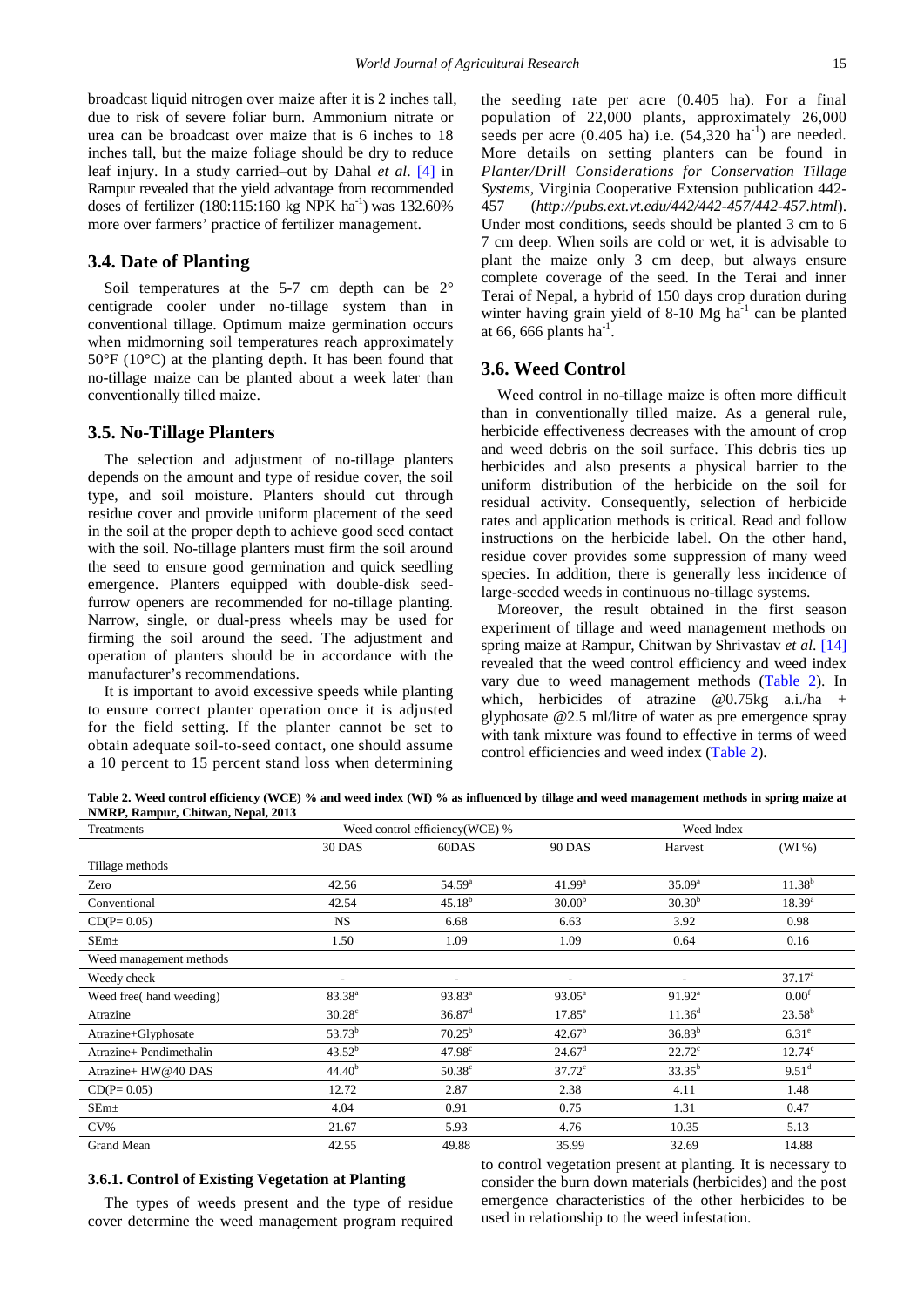Annual grasses and broadleaf weeds can be controlled with nonselective herbicides, such as glyphosate or paraquat. When planting in perennial grass sods, a single paraquat application may not be sufficient to give satisfactory control. The use of glyphosate should be considered for control of existing perennial broadleaf and grass weeds at planting. Care must be taken to allow these weeds to reach the minimum growth stages listed on the label before application is made. Often, this delays the maize planting to the point that alternative crops or tillage methods should be considered as a means of control. The use of glyphosate should also be considered when heavy infestations of annual weeds are present and have advanced to the stage at which paraquat will give only partial control.

#### **3.6.2. Control of Annual Grasses**

Simazine has good activity on annual grasses, and a combination of atrazine and simazine will give good control, especially of late-season flushes of these annual grasses. Chloroacetamide herbicides, including metolachlor, alachlor and acetochlor, also provide good residual control of annual grasses and suppression of yellow nutsedge. These herbicides can be used in combination with atrazine, or in combination with atrazine and simazine [\[11\]](#page-4-16)*.* 

#### **3.6.2.1. Control of Perennial Broadleaf Weeds**

In NT maize plantings, herbaceous perennial broadleaf weeds can become very problematic. These species must be controlled with systemic herbicides at growth stages when translocation towards underground perennial plant structures is maximized. Generally, these perennials have not emerged at the time of planting, and making applications before planting are ineffective [\[11\]](#page-4-16) to match their specific infestation to the most effective treatments. Growers should also consider control of these perennials in rotational crops.

#### **3.6.2.2. Control of Perennial Grasses**

There are several excellent post emergence methods for perennial grass control in no-till maize. Johnsongrass (Kans) can be controlled with nicosulfuron. Several postemergence herbicides, including halosulfuron, mesotrione, and glyphosate, can be used for the control of yellow nutsedge.

# **4. Trade-offs of the NT**

- Transition from conventional intensive tillage based farming to no-till is difficult
- Necessary equipments and farm machines are costly
- Mainly dependence on herbicides
- Prevalence of weeds, disease and other pests may shift in unexpected ways
- May initially require more nitrogen fertilizer and
- Can slow germination and reduce yields in the first one or two ]seasons.

# **5. Some of the Tips for Implementing First Time the NT Maize in the Hills of Nepal**

- The remains of previous crop should be kept lying in the furrows soon after harvest or collect leaf litters from the forests sufficient to cover the cropped area.
- Slash all weeds before they mature and produce seed.
- Wait for the first good rains before using the postemergence herbicide.
- If the rain has been good and you feel that maize can be planted after ten days then, it is time to start thinking of applying the post-emergence herbicides like glyphosate.
- In order to apply the post-emergence herbicide, glyphosate, weeds grown with the rains should reach 15cm above the ground. Glyphosate should be applied in a 15 litres knap-sack sprayer. In general, 15 litres of mixture of water plus chemical at one meter per second step is enough to spray one tenth of a hectare. For one tenth of a hectare, it is necessary to mix 400 to 500 ml of Round-up with approximately 15 litres of clean water (Avoid salty water). When applying the chemical, do it about 25 cm above the weeds. It is important that the nozzle is not dirty with soil since the chemical will be depleted and will lose its action as herbicide.
- After 2 to three days of the application, the weeds start dying. Then after another two to three days, planting can start. Plant one seed per hole at 25 cm apart on ridges spaced at 75 cm.
- At the same time of planting supply the basal fertilizer. It is recommended to supply approximately 9 grams of Urea (23 kg of Nitrogen) mix with 1.8 grams of 23- 21-00 (23 kg of nitrogen plus 21 kg of phosphate). This is equivalent to one bag of Urea per hectare plus two bags of 23- 21-00 per hectare. The mixture of both fertilizers should be done at the same time that the fertilizer will be supplied between two plant stations. The fertilizer should be incorporated and covered at about 5 cm into the ground. Use a bottle top without the plastic lining filled at water level to supply the 2.8 grams mixture of both fertilizers.
- After planting and supplying the fertilizer, immediately apply the preemergence herbicide Atrazine. The application of Atrazine should be done with the same knap-sack sprayer using 15 litres of water mixed with 45 gram of it. One sprayer is enough for one tenth of a hectare. Use the flat fan nozzle as the one used in applying glyphosate.
- Wait until the maize has reached knee high to supply the topdressing fertilizer. Use 1.8 grams of urea per plant to supply two bags of urea per hectare (46 kg of nitrogen). Use a bottle top with the plastic lining filled at water level to supply the 1.8 grams of Urea.
- Uproot the weeds left out during spraying. Do not disturb the soil and wait until the physiological maturity of the grain to harvest.

# **6. Conclusion**

In Nepal, maize is grown under intensive tillage ssystem of 2-3 ploughings for land preparation and atleast two intercultural operations for weeding and earthling-up